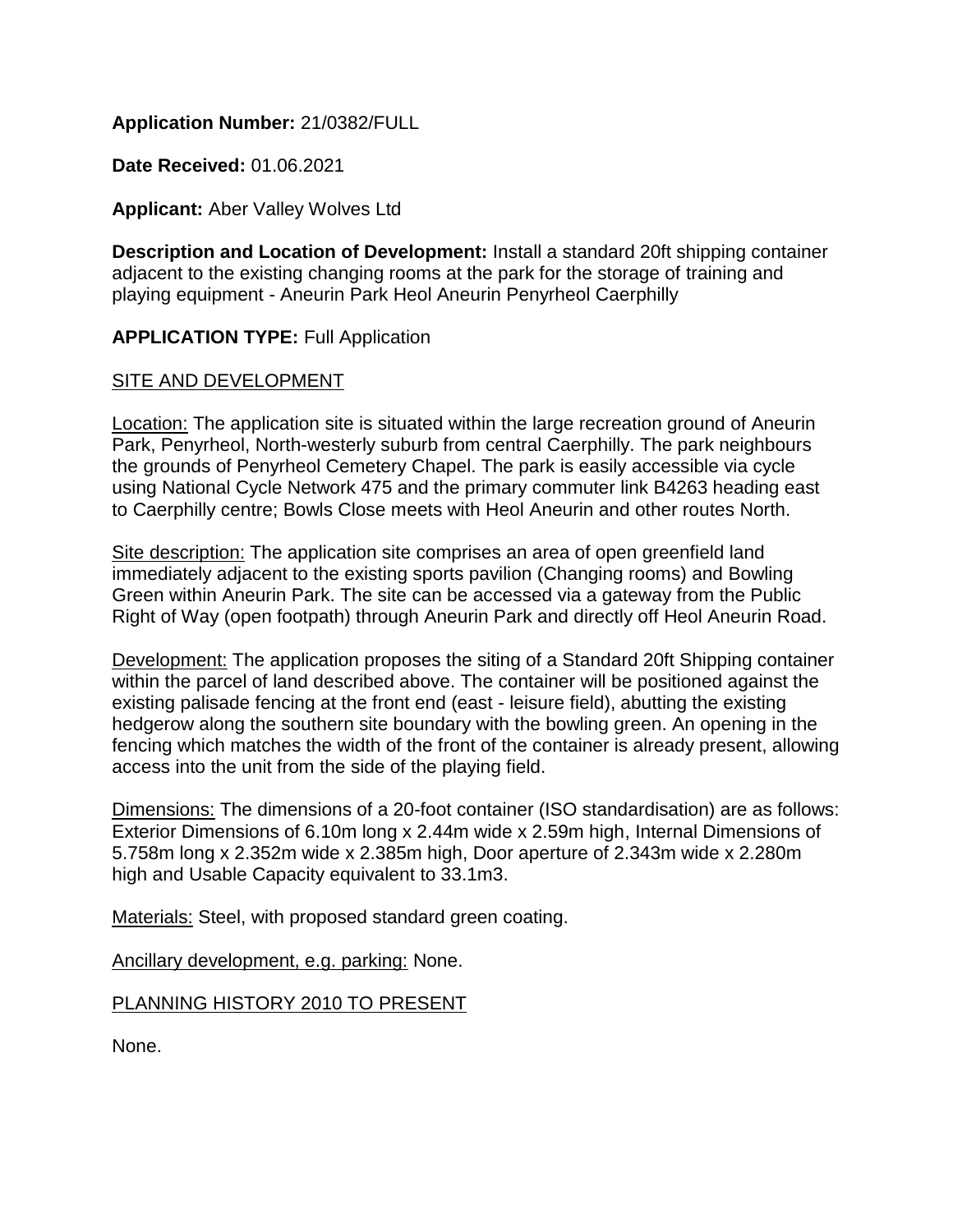## POLICY

Local Development Plan: Caerphilly County Borough Local Development Plan up to 2021- adopted November 2010 (LDP).

**Policies Within settlement limits.** 

Local Development Plan: Caerphilly County Borough Local Development Plan up to 2021 Adopted November 2010: SP3 (Development in the Southern Connections Corridor), SP5 (Settlement Boundaries), SP6 (Place Making), CW2 (Amenity), CW3 (Design Considerations: Highways), CW6 (Trees, Woodland and Hedgerow Protection), CW7 (Protection of Open Space), CW15 (General Locational Constraints).

Supplementary Planning Guidance: LDP 5 - Car Parking Standards sets out parking requirements for all developments. Supplementary Planning Guidance; LDP 6 - Building Better Places to Live gives advice on all levels of development.

National Policy: Future Wales sets out the Welsh Government's land use priorities and provides a national land use framework for SDPs and LDPs. Future Wales concentrates on development and land use issues of national significance, indicating areas of major opportunities and change, highlighting areas that need protecting and enhancing and helping to co-ordinate the delivery of Welsh Government policies to maximise positive outcomes.

Planning Policy Wales Edition 11 (February 2021):

Access and Inclusivity 3.5 - Good design is inclusive design. Development proposals should place people at the heart of the design process, acknowledge diversity and difference, offer choice where a single design solution cannot accommodate all users, provide for flexibility in use and provide buildings and environments that are convenient and enjoyable to use for everyone.

Character 3.9 - The special characteristics of an area should be central to the design of a development. The layout, form, scale and visual appearance of a proposed development and its relationship to its surroundings are important planning considerations. A clear rationale behind the design decisions made, based on site and context analysis, a strong vision, performance requirements and design principles, should be sought throughout the development process and expressed, when appropriate, in a design and access statement.

Recreational Spaces 4.5.1 - Recreational spaces are vital for our health, well-being and amenity, and can contribute to an area's green infrastructure. They provide a place for play, sport, healthy physical activity and a place to relax often in the presence of nature, and they contribute to our quality of life. Networks of high quality, accessible green spaces and recreation spaces will also promote nature conservation, biodiversity and provide enjoyable opportunities for residents and visitors to participate in a wide range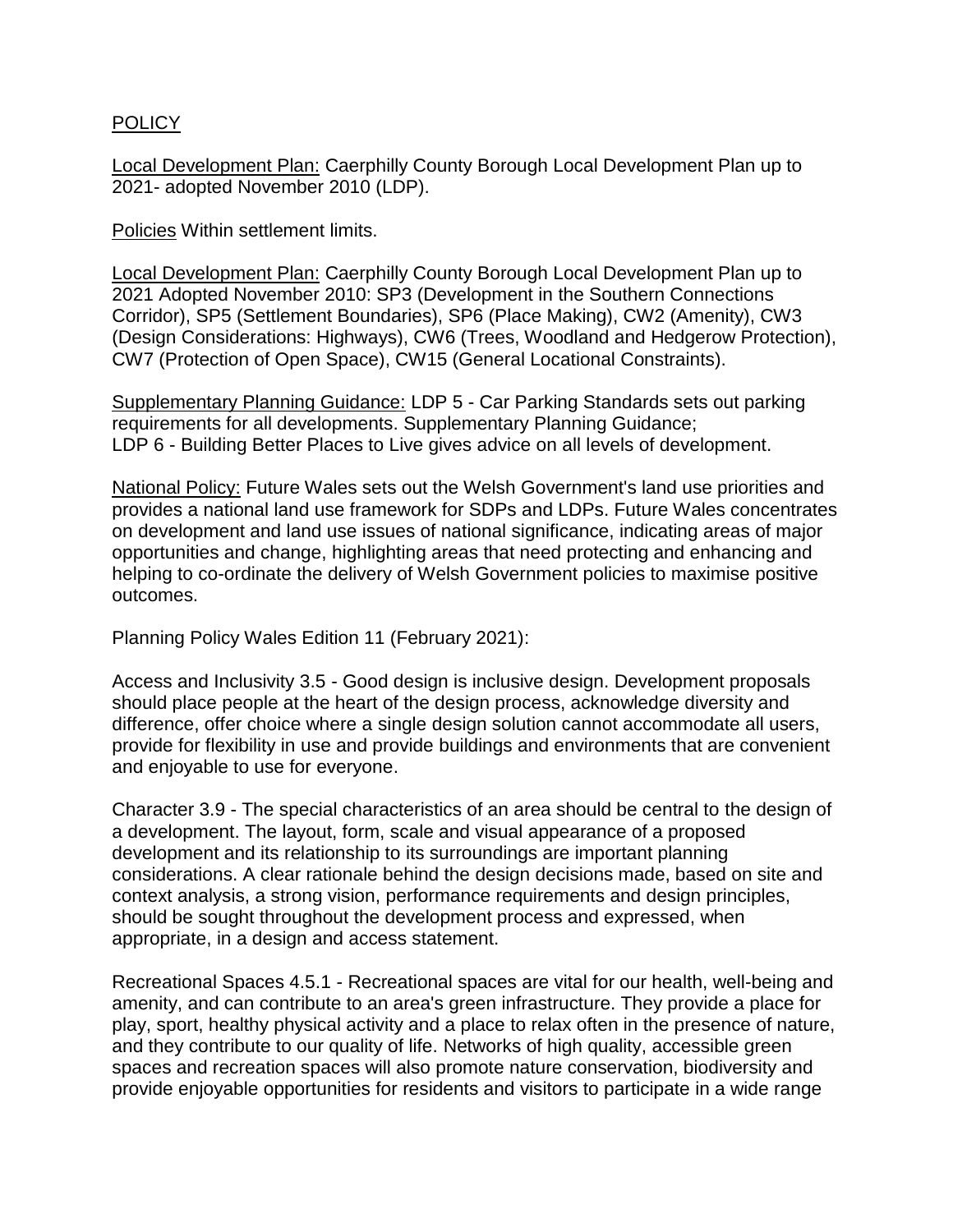of physical activities. These activities are important for the well-being of children and adults and for the social, environmental, cultural and economic life of Wales.

Objectives of Good Design: Placemaking in Action - The visual appearance of proposed development, its scale and its relationship to its surroundings and context are material planning considerations. Local planning authorities should reject poor building and contextual designs. However, they should not attempt to impose a particular architectural taste or style arbitrarily and should avoid inhibiting opportunities for innovative design solutions.

National Planning Guidance contained in Technical Advice Note: Technical Advice Note 12: Design (March 2016.

## ENVIRONMENTAL IMPACT ASSESSMENT

Did the application have to be screened for an EIA? No.

Was an EIA required? No.

## COAL MINING LEGACY

Is the site within an area where there are mining legacy issues? The site is within a low risk area.

#### **CONSULTATION**

Penyrheol Trecenydd & Energlyn Community Council - Raise concerns with regard to the appearance of the container.

Parks And Open Spaces - No objection.

Principal Valuer - No objection.

#### ADVERTISEMENT

Extent of advertisement: The application was advertised in accordance with the Town and Country Planning (Development Management Procedure) Order 2012 (as amended) through the display of site notices at the site on 16th June 2021.

Local Ward Councillors (CCBC and Community Council) were consulted on 15th June 2021.

Response: Three letters of response have been received.

Summary of observations: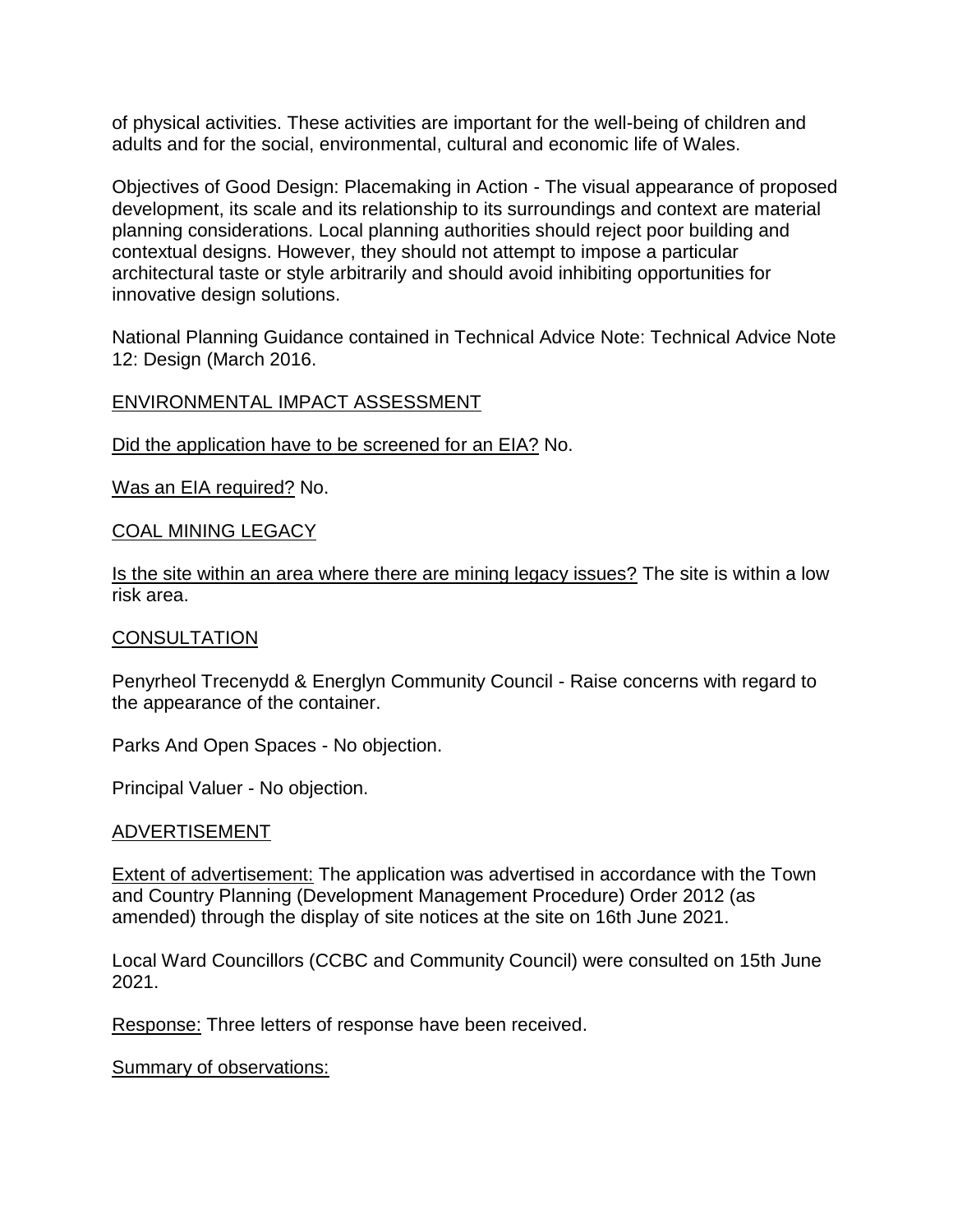1. Object to the granting of Planning permission for a shipping container to be sited within the curtilage of Penyrheol park. The park is in excellent condition and has had substantial investment recently to bring it to an excellent standard. The siting of an ugly shipping container will detract considerably from a lovely park. The Rugby League club concerned have stored their equipment in the pavilion for some time and I see no issue with them carrying on using the pavilion.

2. Developments of this nature seem to attract antisocial behaviour wherever they are sited, i.e. graffiti, vandalism, children climbing on the structure.

# SECTION 17 CRIME AND DISORDER ACT

What is the likely effect of the determination of this application on the need for the Local Planning Authority to do all it reasonably can to prevent crime and disorder in its area? There are no specific crime and disorder implications material to the determination of this application.

## EU HABITATS DIRECTIVE

Does the development affect any protected wildlife species? No. However, Policy 9 of Future Wales - The National Plan 2040, states that action towards securing the maintenance and enhancement of biodiversity (to provide net benefit), the resilience of ecosystems and green infrastructure assets much be demonstrated as part of development proposals through innovative, nature based approaches to site planning and the design of the build environment. In that regard biodiversity enhancements can be sought as part of this development through any additional landscaping proposals required if the development is considered acceptable in all other areas.

Is this development Community Infrastructure Levy liable? No. The development is less than 100sqm of new floorspace and therefore not CIL liable.

## ANALYSIS

It should be noted the applicant, Aber Valley Wolves Ltd has recently received grant funding for expansion of its rugby league division. On 21st June 2021 (Town Council), funding was agreed to the sum of £400 to Aber Valley Wolves Rugby League Club, based at Aneurin Park, Penyrheol. The grant is to support the establishment of four new age group teams, with females now eligible to play for U10s. The Club has 50+ members who are residents within the Town Council area. Given the current success and expansion of the club, the container is required to store essential training/playing equipment that can no longer be housed within the Pavilion, due to inadequate provisions. Other avenues to utilise existing space at the park have been explored by the applicant but proved to be unsatisfactory, hence this application precedes these former efforts to remedy the issues.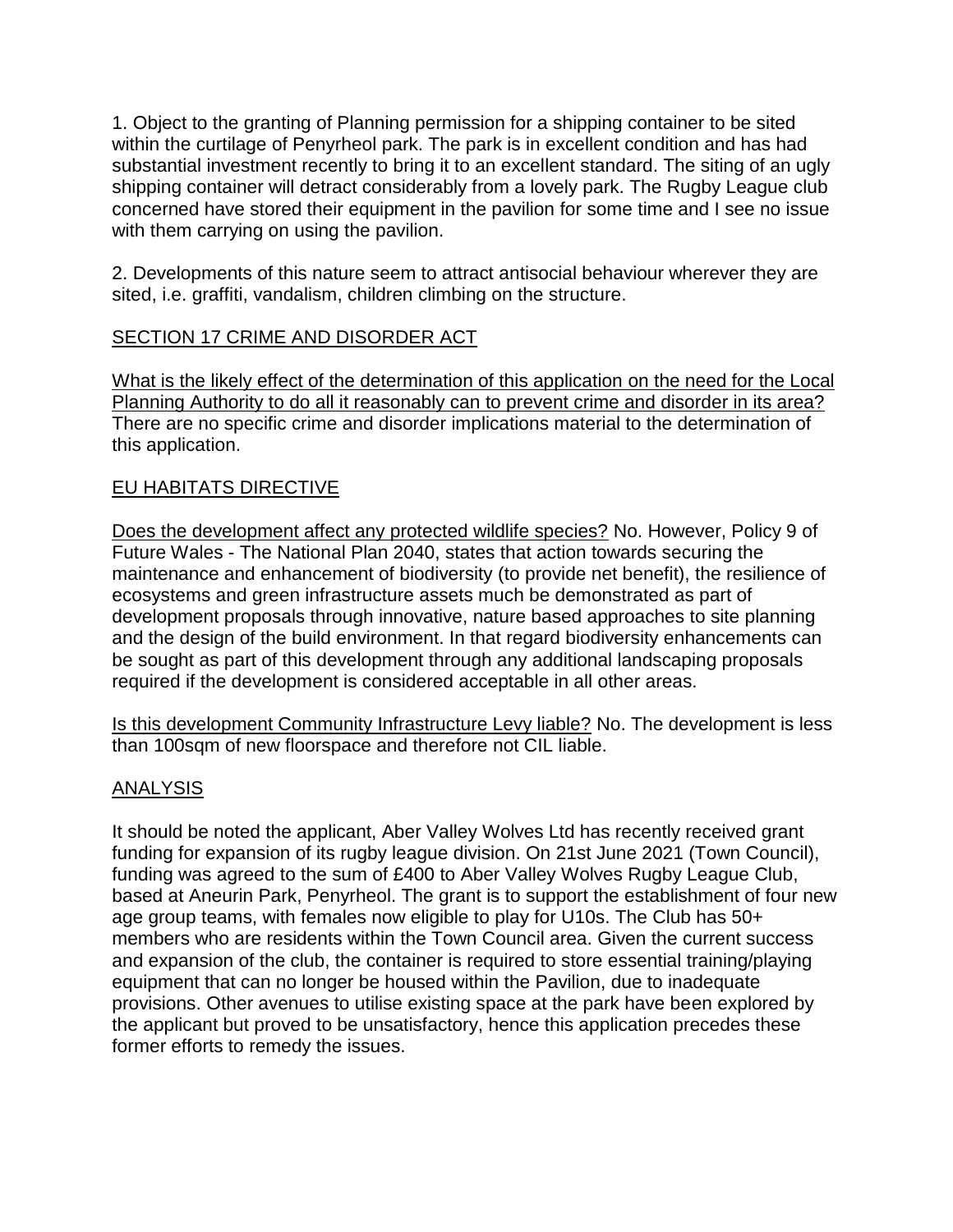Policies: This application has been considered in accordance with national guidance, the policies as specified in this report of the Caerphilly County Borough Local Development (adopted November 2010) and all relevant Supplementary Planning Guidance. The application seeks full consent to install an ISO standard 20ft shipping/intermodal container adjacent to the existing changing rooms (Sports Pavilion) at the park for the storage of training and playing equipment.

The primary issues in the consideration of this application relate to the impact of the proposed development upon visual amenity of Aneurin Park as a whole, associated communal areas and wider area, with respects to the residential amenities of surrounding occupants, giving regard to all the above as key planning considerations. It will be critical to assess whether the container is acceptable in design terms and whether its siting and intended use is acceptable.

With regard to the first issue, it should be noted that the container is sited on a small parcel of open green space, featuring mature vegetation that has formally served to facilitate a communal area as part of a defined 'curtilage' or grassy verge belonging to the historic sports pavilion and adjoining bowling green. The area has been secured with palisade fencing to quarantine the area from public use outside of the hours of operation of the two communal facilities, operated by CCBC Parks. The fencing in its positioning, has served to create a separate enclosure from the park access road and playing fields, with its own gated access from the primary footway which travels North from the access off Bowls Close to entry points along Heol Aneurin and Troed-Y-Bryn.

Policy CW2 sets out criteria relating to visual and neighbouring amenity. The nearest residential properties are located approximately 120m+ (North and South) away from the site with physical buffers, green land/highways in-between. The site is adjacent to a busy main route of Heol Aneurin, which passes through this locale to wider areas of the County Borough. As such it is not considered that siting of the container and intended use of this would give rise to any amenity issues for neighbouring uses and as such the proposal complies with Policy CW2 of the LDP.

With regards to the design and appearance of the container, although not necessarily an ideal structure to site within a park environment, the siting of the structure between two existing provisions serves to remedy some of the issues in respect of visual amenity. The park is very well maintained and features well established, mature trees and hedgerows adjacent to the community pavilion. This landscaping would serve to act as a natural screen to the development. The shipping container has been positioned alongside the hedging, set-back within the plot to preserve all the current landscaping. Observing the 'shipping container' in clear view from any public vantage points including across the bowling green and from Heol Aneurin Road, it can be concluded that only oblique views would be possible. The primary view would be across from the footway within the park which opens onto an area of hardstanding at the front of the pavilion. It can be debated whether moving the container further into the plot may also serve to conceal it from the public realm at this vicinity, however, some of the existing vegetation may need to be compromised.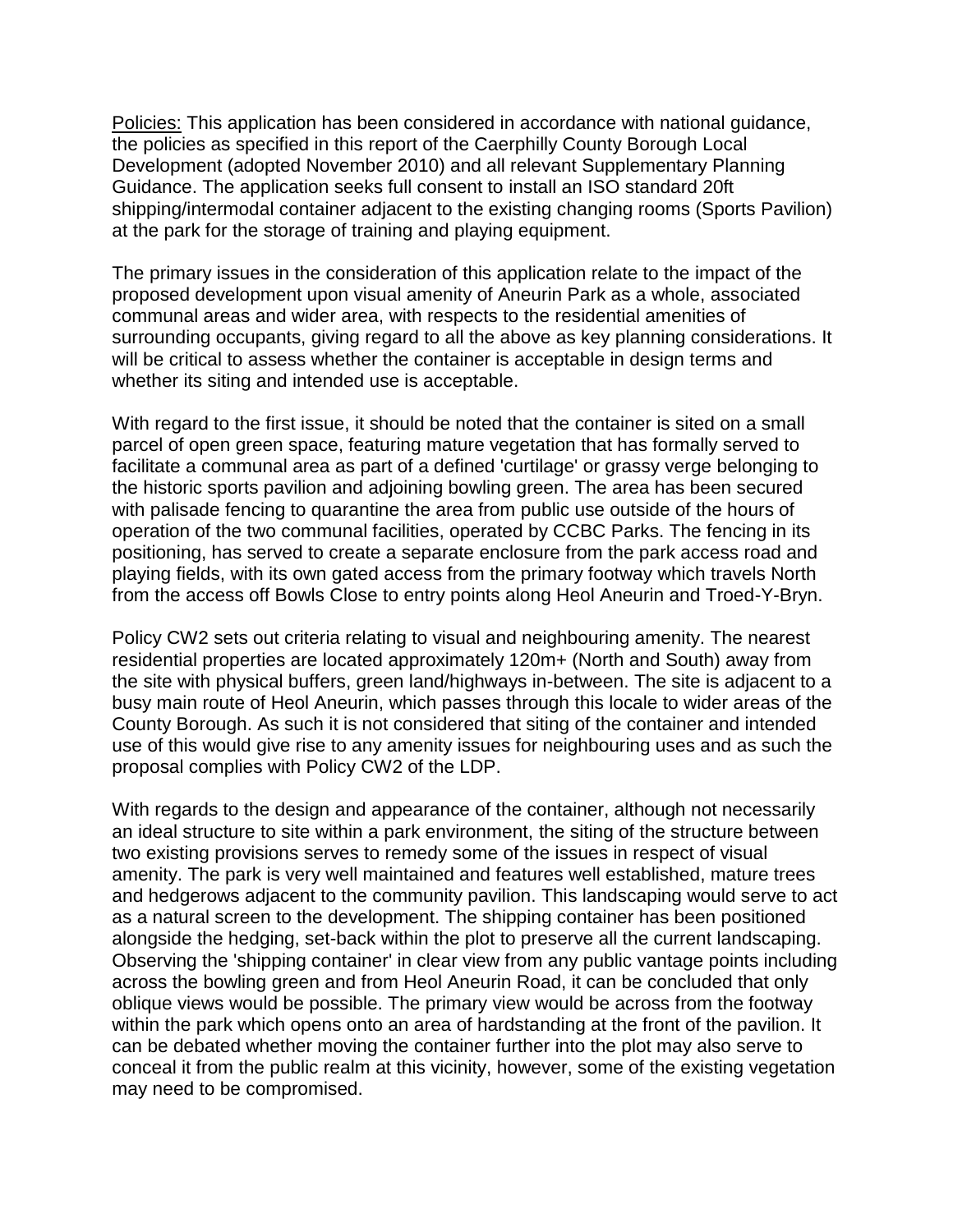Policy CW6 states "Development proposals on sites containing trees, woodlands and hedgerows, or which are bordered by one of more such trees or hedgerows, will only be permitted provided that… Root systems will be retained and adequately protected for the duration of all development activity on site and… Development proposals have made all reasonable efforts to retain, protect and integrate trees, woodlands or hedgerows within the development site". In this instance, the proposed container, is above-ground with no proposed excavation works. Typically shipping containers are sited on blocks (4 corner support), raised up slightly from the ground to allow an airflow underneath which will dry out the underside of the container. The root system of the adjacent hedge is likely to be unimpacted by the development and there would be sufficient distancing away from the boundary hedging to limit shadowing and associated decay of this ground area. Appropriate conditions will be applied to ensure the protection of surrounding landscaping.

The pavilion building is currently painted in a dark green. It has been suggested that the club would prefer a standard green shipping container to reflect the prevailing colour of the changing rooms and parkland context and they are open to incorporating timber cladding. With these finishes, it would appear as more of an inconspicuous, subservient addition to the pavilion building.

Although the park grounds are attractive, the pavilion has little 'character'. The pavilion itself is a flat-roofed, building with little architectural merit, featuring harsh security screens and stark elevations. Given the expense of extending or demolishing/rebuilding parts of the existing pavilion, this is the most suitable option for secure storage. Parks supported this, commenting "There has been a detailed discussion on the storage of sports equipment at the club. With the changing rooms/pavilion ruled out due to lack of space this would appear to be the best solution." The park is being used by a wide range of local clubs and residents with bowls, rugby league and football clubs using the facilities on a weekly basis. These operations are clearly growing, and the facilities are a favoured choice. Hence, the additional storage serves to support the current uses and keep these facilities open to the local community.

In support of this use, the 'best' design possible for this form of structure and its setting within a park with several sports facilities, Policy SP6 states, "development proposals should contribute to creating sustainable places by having full regard to the context of the local, natural, historic and built environment and its special features through an appropriate mix of uses that reflect the role and function of settlements". It highlights that the LDP strategy seeks "to ensure that sustainable places are created that are socially cohesive, enhance quality of life, meet the needs of current and future residents and reflect the role and function of settlements". It this case, the proposal seeks to meet the needs of the community by enabling the expansion of a club which encourages social cohesion and enhances the lives of the community, via offering active play and outdoor sports.

In terms of securing the container, Palisade Security fencing with a controlled gated access is already present around the pavilion and will enclose the site. It does not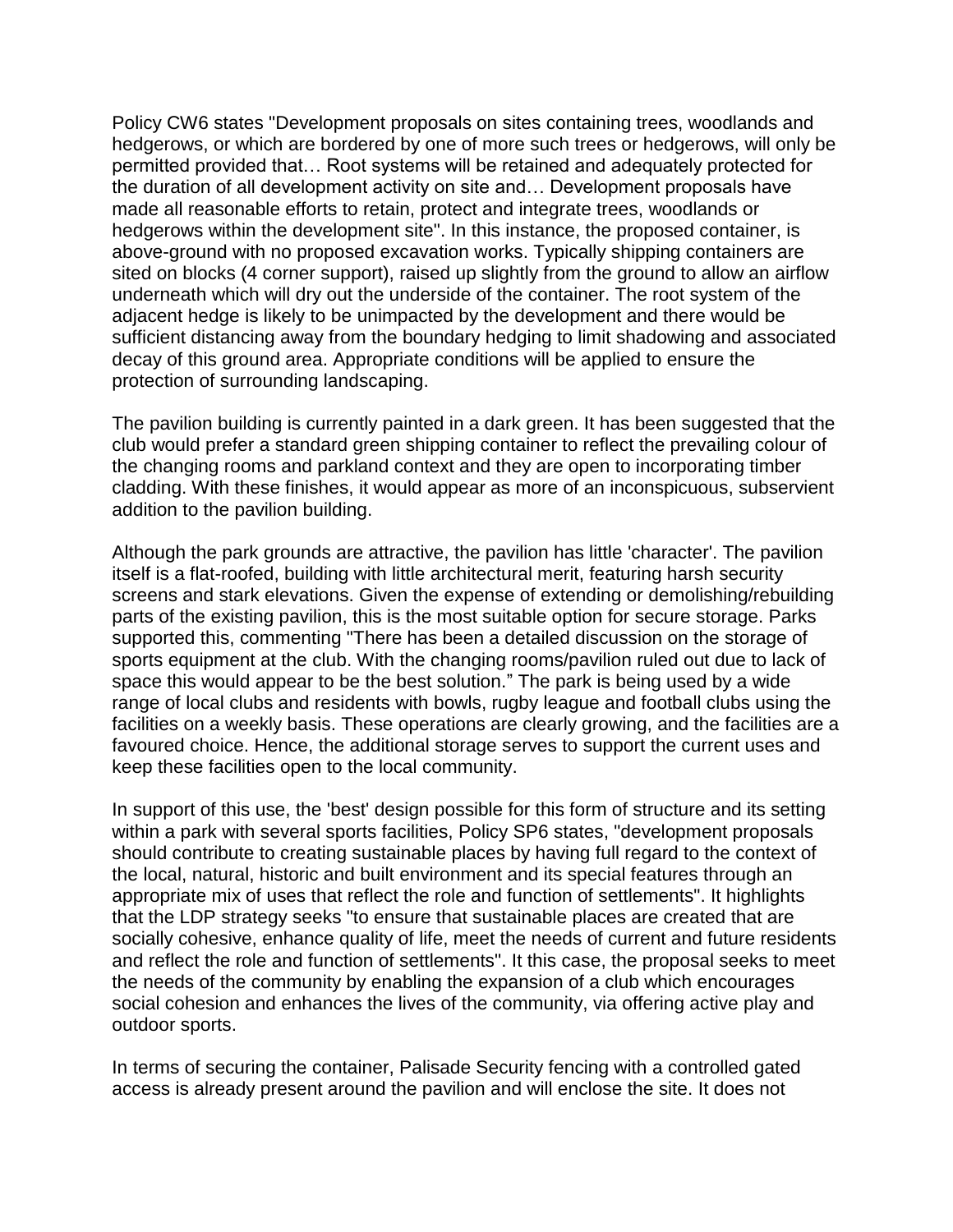appear that the current building has been subject to graffiti or vandalism, which suggests the security measures in place are effective.

Regarding highway safety, it is considered that there is ample space within the site and along the adjacent highways to accommodate parking associated with any increased use of the pavilion. Around £300,000 has been invested into environmental improvements in Penyrheol, as part of the Caerphilly County Borough Council's £260 million Welsh Housing Quality Standard (WHQS) programme, including additional car parking for residents in Gellideg and Penybryn. In that regard the proposal complies with Policy CW3 of the LDP.

In conclusion the siting of the shipping container in order to provide additional storage facilities, has been put forth for consideration as the only suitable solution, which is as sustainable as possible in terms of its impact. Therefore, subject to imposing required conditions to the planning permission to control the colour of the container in the interests of visual amenity, it is therefore considered that the proposed development is acceptable in planning in terms and seeks to capitalise on the existing community facilities, encouraging an active, social lifestyle and outdoor leisure/recreation within the county borough. Having regard to all material planning considerations, including the Human Rights Act, the development is acceptable in terms of its siting and design and intended uses. On this basis the proposal is regarded as being an acceptable form of development that accords with the provisions of Policies SP3, SP5, SP6, CW2, CW3, CW6, CW7 and CW15 of the Caerphilly County Borough Local Development Plan up to 2021 Adopted November 2010, all referenced Supplementary Planning Guidance and wider policy frameworks. Approval is therefore recommended.

Regard has been given to the duty to improve the economic, social, environmental, and cultural well-being of Wales, in accordance with the sustainable development principle, under Part 2, Section 3 of the Well-Being of Future Generations (Wales) Act 2015 ("the WBFG Act"). In reaching this recommendation, the Local Planning Authority has taken account of the ways of working set out at Part 2, Section 5 of the WBFG Act and consider that this recommendation is in accordance with the sustainable development principle through its contribution towards one or more of the public bodies' well-being objectives set out as required by Part 2, Section 9 of the WBFG Act.

Comments from Consultees: The comments of the consultees have been set out above, and any concerns can be accommodated by condition.

Comments from public: Siting and appearance of shipping container: The siting has been sensitively chosen to use existing landscaping to provide a natural screen to the development. The siting of the container within a parcel of land between existing facilities, confines the container within the cluster of existing buildings, and building line on this side of the recreation ground. The applicant proposes a green coloured container to match with the colour of the existing pavilion building, allowing further 'blending in with the existing landscaping. The container will be a subservient addition to the sports pavilion and not a container put in isolation within the site.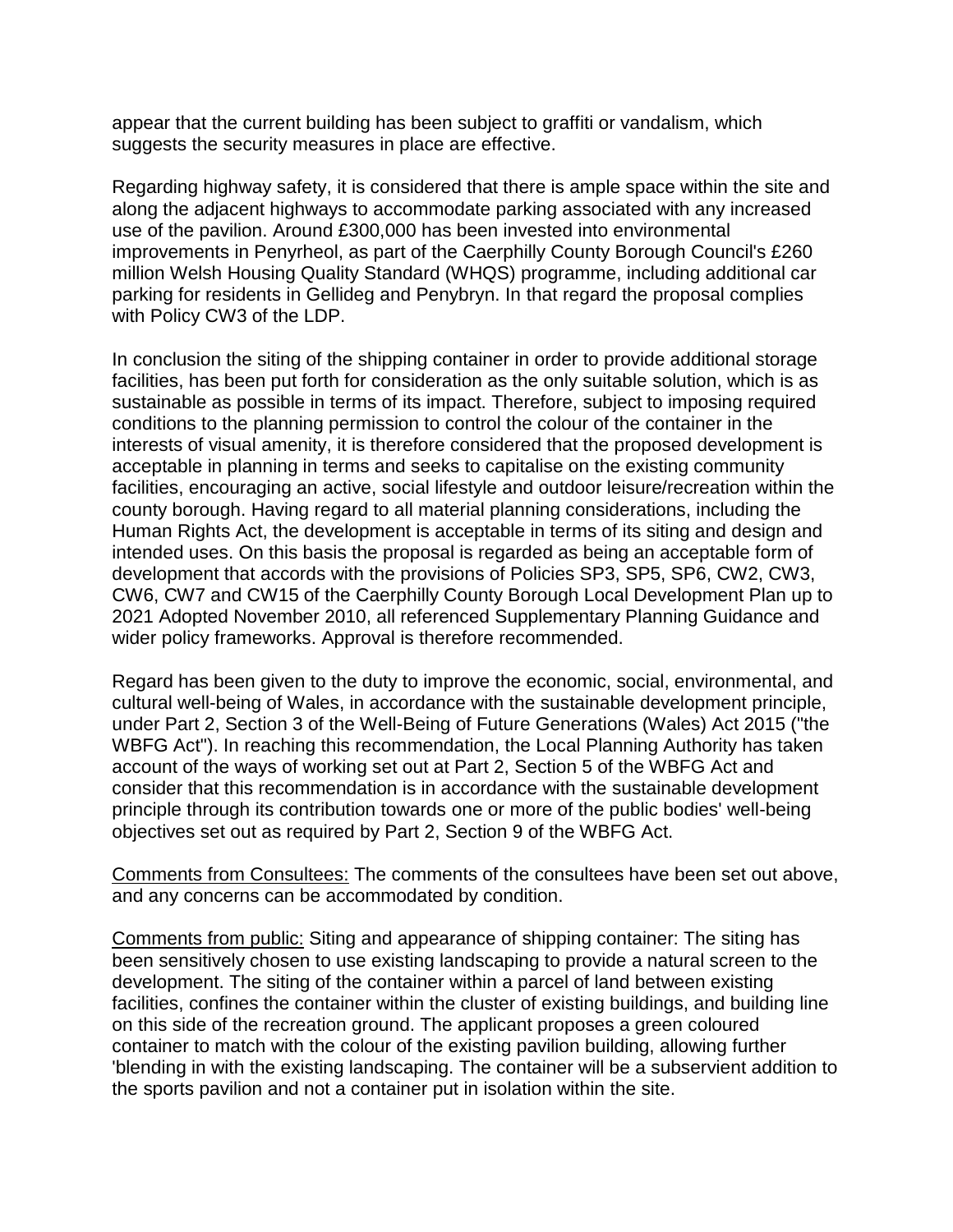Using existing storage facilities: The Rugby League club are currently using the sports pavilion to store equipment, however, due to expansion of the club, this space is no longer adequate for safe/secure storage. The applicant has assessed all alternative options and concluded the proposal is the best solution, as confirmed by CCBC Parks Department there has been a detailed discussion on the storage of sports equipment at the club. With the changing rooms / pavilion ruled out due to lack of space this would appear to be the best solution. The container is of a standard size, occupying a small area of space/land which is currently disused space, given it is segregated from the primary recreation grounds via fencing.

Antisocial Behaviour and Crime: Palisade Security fencing with a controlled gated access is already present around the pavilion and fully encloses the site to enable controlled public access. It does not appear that the current building has been subject to graffiti or vandalism, which suggests the security measures in place are effective.

Other material considerations: The duty to improve the economic, social, environmental and cultural well-being of Wales, has been considered in accordance with the sustainable development principle, under section 3 of the Well-Being of Future Generations (Wales) Act 2015. In reaching the recommendation below, the ways of working set out at section 5 of that Act have been taken into account, and it is considered that the recommendation is consistent with the sustainable development principle as required by section 8 of that Act.

# RECOMMENDATION that Permission be GRANTED

This permission is subject to the following condition(s)

- 01) The development hereby permitted shall be begun before the expiration of five years from the date of this permission. REASON: To comply with the provisions of Section 91 of the Town and Country Planning Act 1990.
- 02) The development shall be carried out in accordance with the following approved plans and documents: Site Location Plan - XX\_01\_1000 received on 9th April 2021. REASON: To ensure that the development is carried out only as approved by the Local Planning Authority.
- 03) Notwithstanding the approved plans, within 3 months of the date of this consent the container shall be painted in a colour to be agreed in writing by the Local Planning Authority. REASON: In the interests of the amenity of the area and in order to ensure compliance with Policy CW2 of the Caerphilly County Borough Local Development Plan up to 2021 - Adopted November 2010.